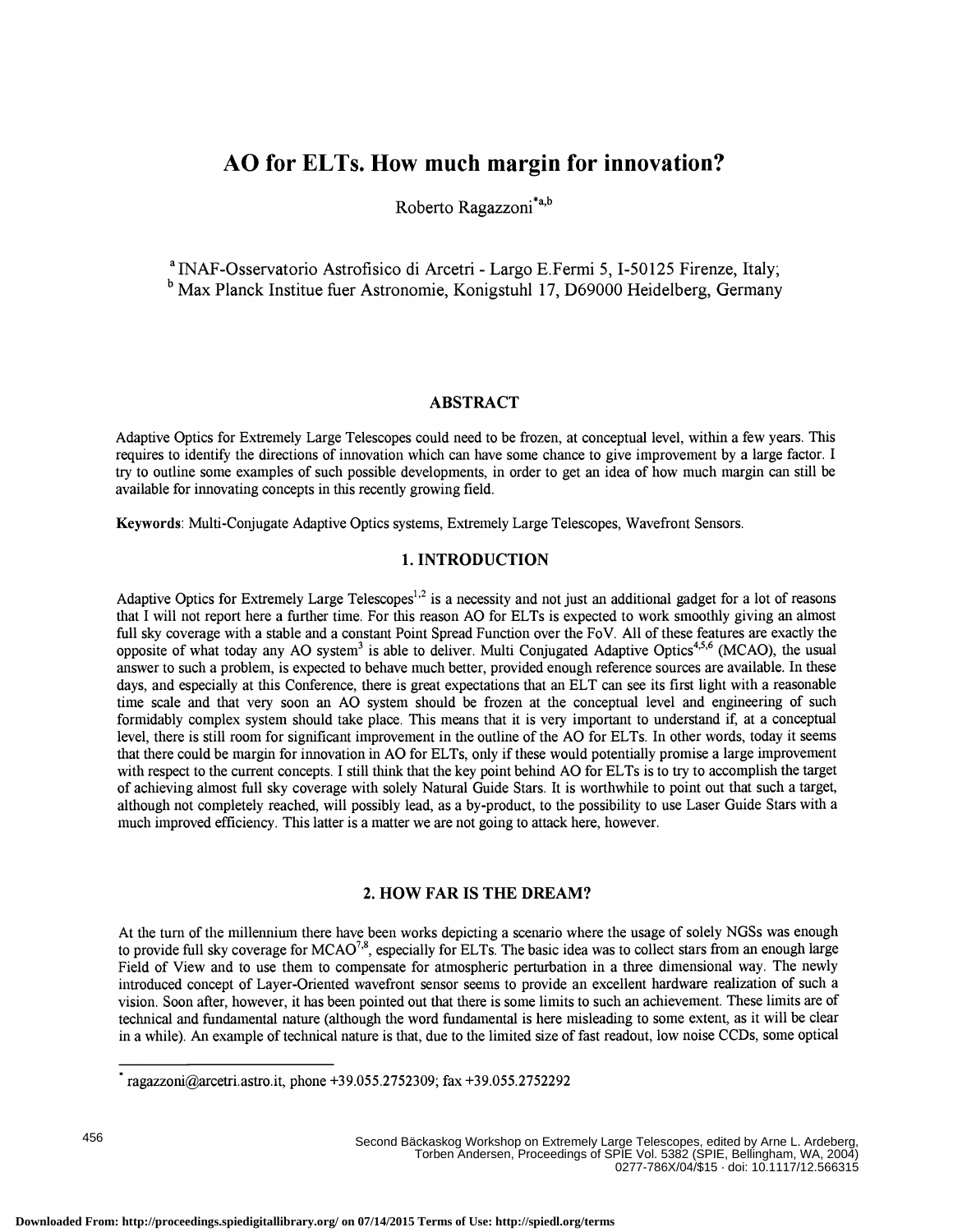systems called stars enlarger are to be used to feed the light coming from a significant Field of View onto existing CCDs used in AO. These devices, although simple in concepts, require special care as they are very sensitive to the tilt, while moving on the focal plane to search for the stars to be used as reference for MCAO. Such a sensitivity, moreover, scales with the diameter of the telescope and, as a by-product, can become prohibitive to be moved in a passive way in an ELT. This would require some active control of these. All of these needs are of course feasible in principle and proper engineering could surely achieve the goal to perform layer-oriented over a significant Field of View of a few arcminutes. On the other hand they would require some additional hardware and the original dream of having a system where an easily positionable array of pyramids<sup>9,10</sup> can be scattered over then focal plane of the telescope, becomes slightly more distant than expected. The fundamental limit we are mostly speaking here, then, is given by the smoothing effect in the thickness of the atmosphere. The larger the covered Field of View, the thinner the sampled slab of atmosphere. This is an effect that, once co-adding wavefront information in a linear fashion, is unavoidable. That means, in other words, that enlarging the Field of View to collect more starlight, a larger number of DMs would be required, growing rapidly to an unacceptably huge number (a situation, by the way, that could dramatically change if refractive correctors would become available, an option that seems far from reality today, but where, maybe, not enough efforts are being currently spent).

We think that both the drawbacks mentioned here can be overcome in some way. For instance in the first case designs does exists that allow, at the first order, a large tilt of the so-called stars enlarger, without any displacement of the reimaged pupils. These systems, depicted in Fig. 1, are based upon the idea to fold the beam such that the two lenses building up a star enlarger are actually centered one over the other, making the concept of decentering of one lens with respect to the other inherently impossible.



Figure 1 A star enlarger is essentially a small device build up with a couple of doublets able to locally augment the focal ratio on the pin of a pyramid. As the plate scale on the pyramid surface is augmented and this device is used to probe single stars we called it star enlarger. In a) the two lenses are physically concentric one to each other and thanks to a flat folding mirror on the right side the beam can be enlarged after a folding. A rotation of the group of two lenses and of the refractive pyramid, as in b) will not produce any displacement or bending of the rays. The unfolded design is shown in c) where are also annotated the two different focal lengths of the two lenses. The enlargement of the focal beam is roughly given by the ratio of these two figures.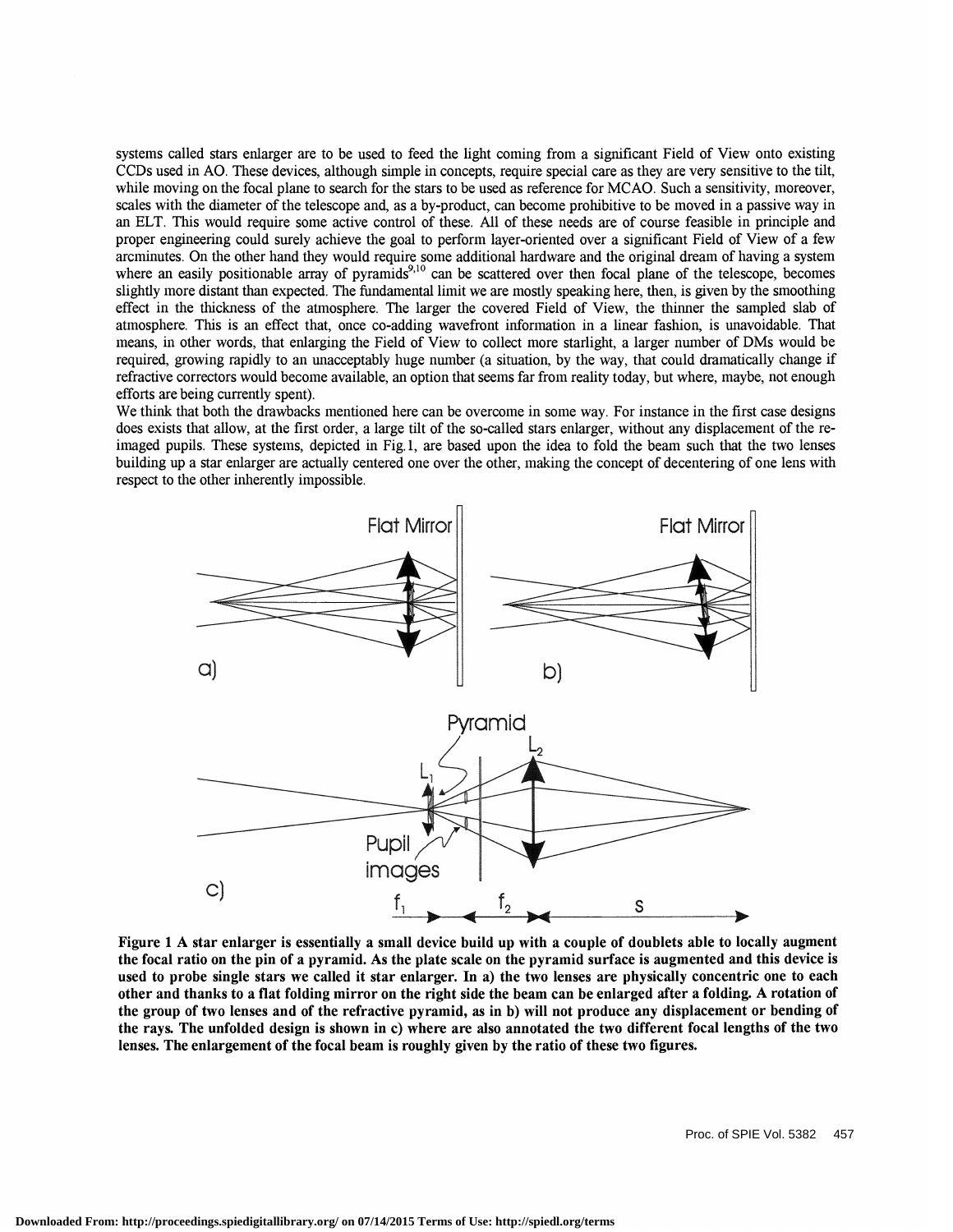Although there is still work to do in this direction, also the limit given by the Field of View could be, probably, overcome, just by overriding one of the assumptions made in the tracing out of the limitations for such a kind of MCAO system. It has been already shown that a quadratic signal can be used to compensate aberrations in MCAO, escaping the limits imposed by the linear superposition of wavefront signal. This can be done, for instance, in the way depicted in Fig.2. Further details are beyond the limits of this paper and are the subject of an ongoing study. However it is important to recall here that any quadratic approach will lead to the lack of knowledge of the sign of the measured aberration. This requires a control system that is, to some extent, unusual as it has to continuously learn which is the direction in which to apply the correction. Recently, a very simple trial and error approach has been implemented in a simulation of a layer-oriented MCAO system<sup>11</sup> leadings to the result that a shortage of the temporal bandwidth of the order of a factor two turns out to be required to achieve the same performances. It is noticeable that, provided the approach works fine as it is depicted here and does not encounter further limitations that are still to be uncovered, the loss of a factor two in bandwidth can be easily paid back by an increase in Field of View that could have no limits other than the ones of practical nature due to the optical design of the telescope. For instance vignetting will define a strong upper limit on the usable Field of View.



Figure 2 The Field of View of the telescope (in the lower left part of the picture above) is divided into a few regions of approximately the same size (for instance of the order of 2 arcmin). The wavefront data sensed in the annular region is then treated in a quadratic manner forming a quantity that, if properly used, can overcome the limitation due to the relationship between the used Field of View and the number of DMs required to achieve a certain correction.

It is not the first time that there is a consideration to be carried out about what often is considered a fundamental limitation. In this case, for example, the implicit assumption of linear superposition is taken for granted and it is probably enough to overcome this to enter into a realm (the one of non-linear control, in this case) that is vastly unexplored by the AO community. The indication that this could turn out to achieve the breakage of the link between coverable Field of View and the required number of Deformable Mirrors is a huge boost to push more efforts in such a direction.

458 Proc. of SPIE Vol. 5382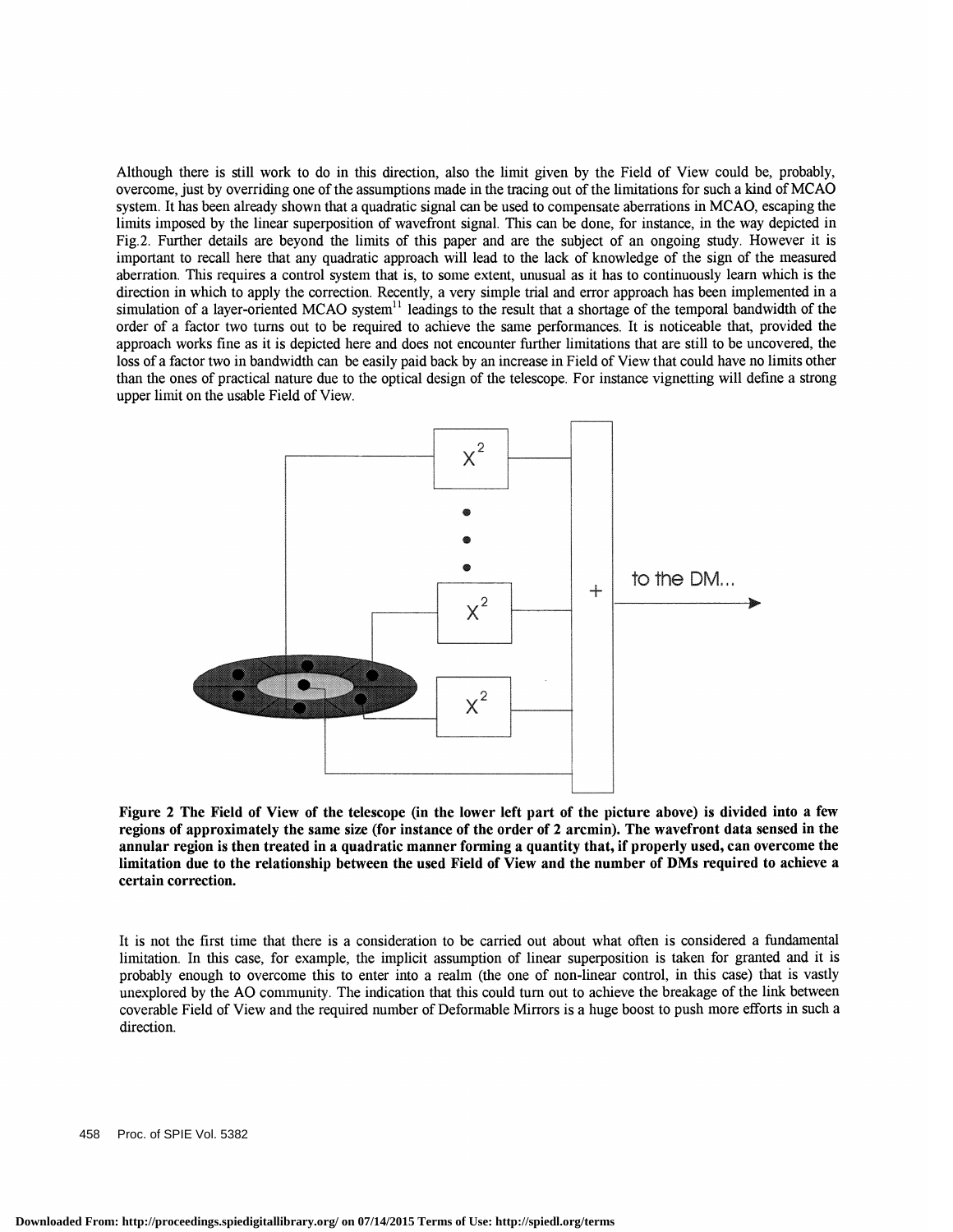# 3.TOWARD MORE EFFICIENT WAVEFRONT SENSING

Extension of sky coverage for ELTs leads naturally to the question if we have reached the ultimate in wavefront sensing sensitivity, especially at the faint end. I show hereafter at least a couple of examples where provisions for an augmented efficiency in wavefront sensing should be secured, especially for ELTs. As usual, these are just descriptive examples so, on one hand they deserve much deeper studies and analysis of the possible variations in order to be validated and, secondly, the existence of a couple of approaches does not exclude the existence of further ones, at least pointing out that simply we have not yet reached the ultimate limits and that some efforts to push that can be worthwhile.

#### 3.1 HIERARCHICAL WAVEFRONT SENSING

The debate of Shack-Hartmann versus Pyramid wavefront sensing is still open, to some extent, so it is sad to use Shack-Hartmann in the following example but let' s recall here that the size of the spot to be centered in this kind of wavefront sensor is of the order of the seeing limited spot size. This is a few times larger than the diffraction limit for a current ground based telescope but it will become a much and much larger ratio for ELTs. This means that, from a Shack-Hartmann perspective, the lowest order modes, requiring a coarse sampling of the pupil, could benefit by the smaller size of the spots to be centered, with respect to the finest sampling required for the highest order modes. The change in sensitivity is, at least in closed loop, huge. In fact the accuracy in centroiding a spot with a given amount of photons, affected by Poissonian shot noise, is proportional to the inverse of the square of the spot size. So, if one imagine a Shack-Hartmann wavefront sensor with a large number of sub-apertures across the diameter of the telescope pupil, the gain by just picking up a tiny fraction of the light and feeding with this an auxiliary Shack-Hartmann wavefront sensor with a coarser pupil sampling will lead to a marginal reduction of accuracy in the high order modes (because the light stolen to the fine sampling Shack-Hartmann lenslet array is a marginal fraction of the total) but a huge increase in the sensing of the low order modes. The above statement is correct only when the ratio in terms of sub-apertures across the telescope pupil is large. Assuming that such a ratio should be of the order of one order of magnitude it turns out that current AO systems should benefit, from the qualitative considerations we carry out here, by the addition of a channel sensing the tip-tilt only. It is not by chance that this is already what, in general, occurs in the existing AO systems. In fact the idea of split the light into several Shack-Hartmann wavefront sensors with different sampling of the pupil is simply just a generalization of the engineering approach to divide the light between tip-tilt and high-order modes.



Figure 3 In a hierarchical wavefront sensor light from the reference star is split into a number of wavefront sensors with different pupil sampling. The number of sensors, the various sampling and the fractions of light split by the beam splitter depicted here are part of an optimization process that can also take advantage of the relative weight of the various sensed modes in the atmospheric turbulence.

We called this hierarchical wavefront sensing and it is clear by making simple numerical examples we are not going to report here, that in the case of Shack-Hartmann wavefront sensing, once in closed loop (the issue of bootstrapping being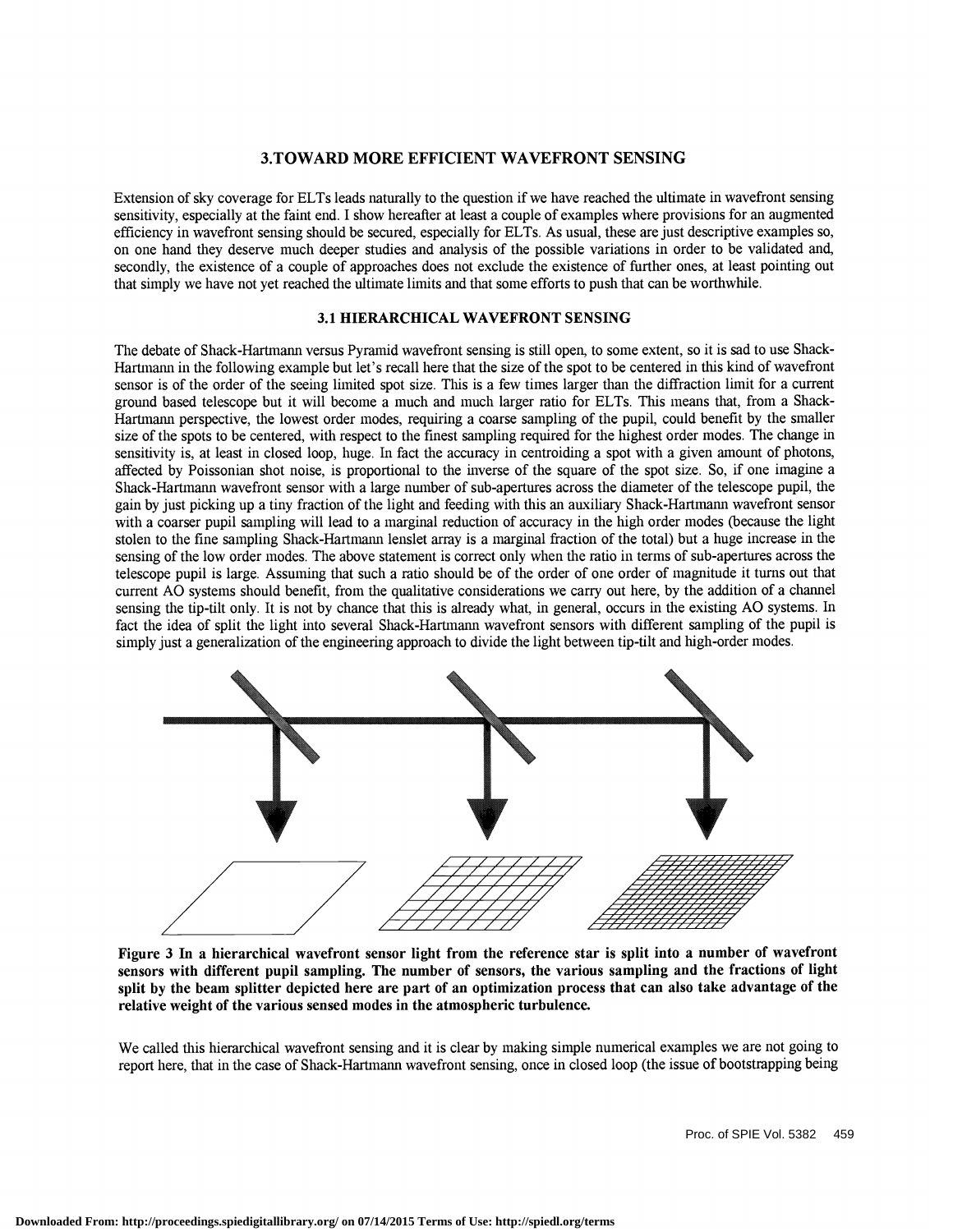just mentioned here), the gain can be large. This will also depends upon the relative weight of low order modes and the effect of outer scale can be a relevant one. A detailed analysis of the problem is reported elsewhere $12$ . In case of pyramid wavefront sensing the hierarchical approach is of some effectiveness only when RON of detector is relevant. Again, in the case of a large number of sub-apertures across the telescope pupil, as it will be in any ELT, this last point can be of some interest, at least assuming conventional state of the art CCDs, with RON of the order of a few units, in the faint-end regime.

### 3.2 CORONOGRAPHY AND WAVEFRONT SENSING

Several kind of coronographs work fine assuming the wavefront is perfectly flat. Failure of the coronograph to work is, hence, a sign of a not perfectly flat of the incoming wavefront. This simple observations leads to the speculation that an undisclosed class of wavefront sensors can be obtained by the coupling of a coronograph with some pupil viewer or other kind of parts of a conventional wavefront sensor. Let us take the simplest example of coronograph: a simple occulting mask in the focal plane. In geometrical approximation, once the wavefront is flat to a certain extent, no light will spill after the occulting mask. As soon as the wavefront will depart from a certain degree of flatness some light will overcome the occulting mask. If now a pupil reimager is properly in place a map of the region of the pupil where the wavefront is no longer flat can be obtained. It is easy to recognize that switching to a wavelike description of light such an "on-off' effect will translate into a smoother transition in the amount of transmitted light. As this is a sort of inverse Smartt wavefront sensor, and it is the most basic approach to this kind of detector, we would like to name this a Dumbb wavefront sensor. The basic advantage of this kind of wavefront sensor is that it will detect departures from flatness of a wavefront against a background of, essentially, no photons, leading to a net advantage in sensitivity.



Figure 4. A Smartt wavefront sensor (left) produces an interferometric wave by light passing through a pin-hole, that interfere with the rest of the beam producing a signal, in a image of the pupil conveniently located over a suitable detector, proportional to the phase departure. In the right side a hypothetical Dumbb wavefront sensor will sense the light that is not properly blocked by the central occulting disk, a sort of primitive coronograph. The pupil image will exhibit a brightness depending upon the parts of the pupil that mostly depart form the perfect flatness.

This concept requires a better explanation. In general almost any kind of wavefront sensor is based upon some optical techniques to split the light into two or more channels. When these channels contain the same amount of light the wavefront is, at least locally, flat. This is the case of a Shack-Hartmann where the light is split into four quadrants and the wavefront is flat when the spots lie in the center of their four quadrant detectors. Once a perturbation of the wavefront is introduced some light is spilled from one channel to another. The detection of the perturbation is achieved when one is able to detect such a spilled light on the background of the usual amount of splitted light. Let us now suppose that in a conventional wavefront sensor a certain perturbation will lead to a transfer of the light channels (usually collecting, let us say, 100 photons each) of about 10 photons. As the Poissonian photon shot noise of the background (the 100 photons usually detected when the wavefront is flat) is of the order of the amount of spilled light the SNR of such a measurement will be of the order of unity, leading to a barely detectable event. Assuming that the